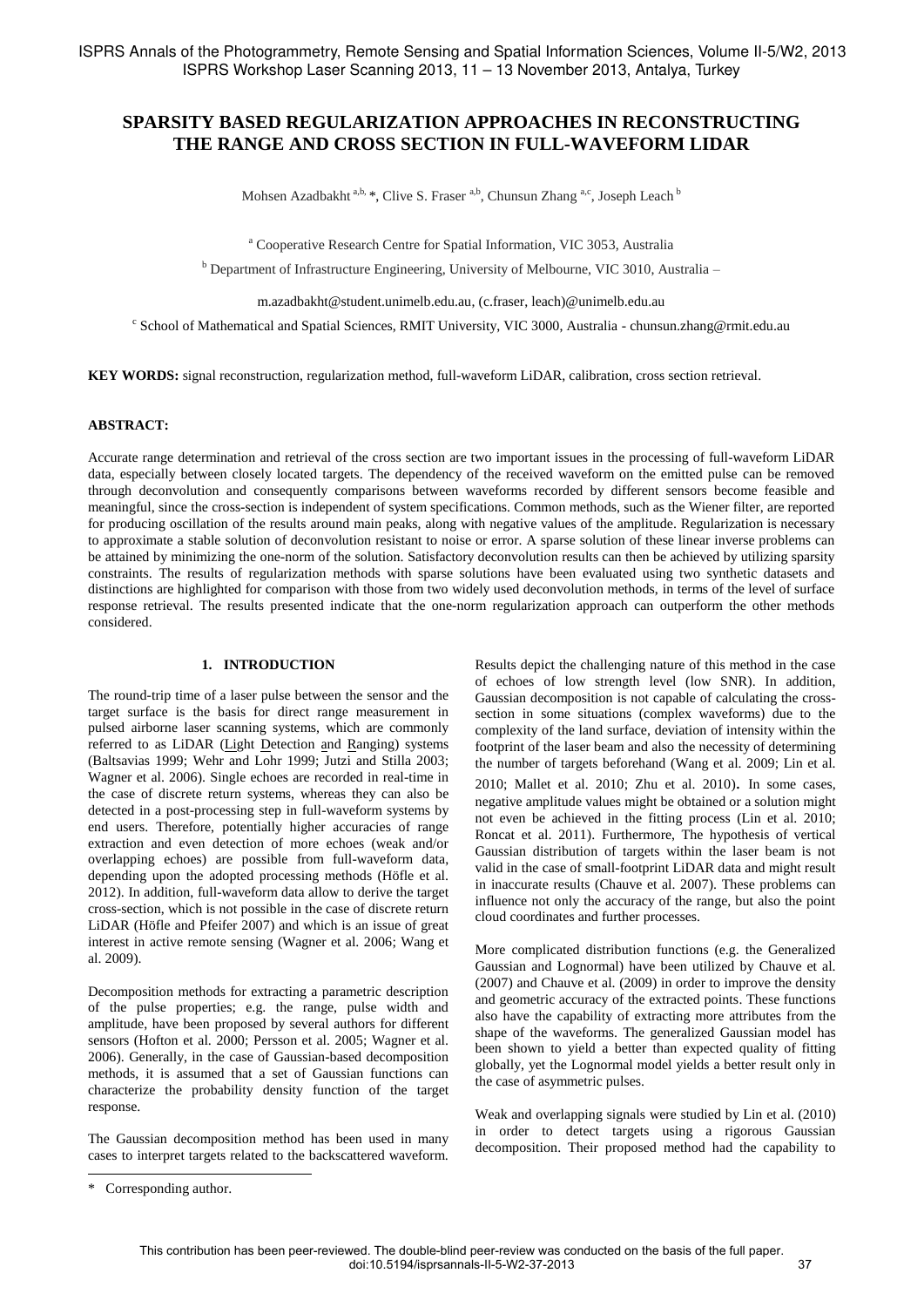both extract points in overlapping signals with higher accuracy than the methods in commercial software (e.g. the centre of gravity and Gaussian pulse fitting), and to detect more weak amplitude pulses. However, the high computational cost potentially restricts applicability of the method.

Mallet et al. (2010) improved the curve fitting by considering a set of parametric pulse shapes. Results revealed shortcomings of the approach in the selection of an appropriate model in the case of small-footprint data. Utilization of derived shape features individually did not result in superior discrimination, but along with geometric features it tended to achieve better results.

Similar received waveforms can be recorded after the convolution of different target cross-sections with the system waveform, and as a consequence, indiscernible results may be achieved (Neilsen 2011). Therefore, performing deconvolution to remove the sensor effects can help to retrieve the target characteristics. In addition, the target cross-section can be useful in differentiation between targets in different sensor operations since it is independent of the instrument and is related to roughness and geophysical properties of the surface (Roncat et al. 2011).

Allocation of a constant and limited time for detection of the received signal causes a reduction in resolution and leads to a mixed and overlapped waveform for surface objects with a short distance between them (Wu et al. 2011), in addition to the fact that the received waveform is a convolution of the target crosssection and the emitted waveform (Wagner et al. 2006; Zhu et al. 2010). Hence, deconvolution is essential to both removal of the dependency of the received signal from other parameters and to the reconstruction of the target characteristics (Jutzi and Stilla 2006; Shan and Toth 2009; Zhu et al. 2010). Deconvolution approach has the advantage that knowing the number of peaks (as in Gaussian decomposition) is not necessary (Zhu et al. 2010). Also, assumptions on pulse shape are not essential (Mallet and Bretar 2009).

Derivation of the target cross-section from the received waveform is an ill-posed problem and cannot be solved uniquely without enforcing some constraints and restrictions (Wang et al. 2009). Different deconvolution methods exist. Among them, the Wiener filter has been extensively used to restore the target cross-section and enhance the range estimation from full-waveform LiDAR (Jutzi and Stilla 2006; Parrish 2007; Wu et al. 2011). Jutzi and Stilla (2006) differentiated between compound pulses from different target parts by modelling essential components of the sensor and surface to improve estimation of the range. It was recommended not to use the maximum amplitude of the pulse directly in order to extract the range, since this value is altered after superimposing different target responses (Jutzi and Stilla 2006). The approach was utilized by Parrish (2007), with the aim of detecting vertical barriers in an airport area, and an increase in vertical target detection of over 15% was achieved.

Although the Wiener filter is computationally efficient, the required degradation level of the signal cannot be achieved due to the problems of (1) properly characterizing the signals in the frequency domain, (2) emerging negative values, (3) producing ringing effects near edges (Parrish 2007; Wu et al. 2011) and (4) the possibility that noise might be converted to another form of noise in the case of low SNR (Hassanpour et al. 2012).

A regularizing approach to restrain the noise propagation and also improve the computational cost in deconvolution of fullwaveform data was considered by Wang et al. (2009). Some small fluctuations were seen close to the main peaks and the authors believed that noise was the main cause. The approximation of the noise rate in their reported experiment was carried out based on the assumption that the data had was of good quality. However, new methods must be taken into account when the level of noise in unknown, which is always the case regarding real data.

The estimated quantities from existing methods, only based on the received waveform, cannot correspond to the surface properties; hence they are not trustworthy from sensor to sensor. B-Splines, as a linear deconvolution approach, were implemented in Roncat et al. (2011) to compute the cross section, range and other target characteristics. In comparison with Gaussian decomposition, symmetric emitted and received waveforms were not considered as the only basis in deconvolution based on B-splines. However, Roncat et al. (2011) indicated small negative values in the calculation of the cross-section together with echoes with narrower width than the emitted waveform.

Zhu et al. (2010) explored the efficacy of the Gold's deconvolution method on retrieving surface characteristics. This method tends to achieve different results by setting a different number of iterations, while the solution is always non-negative. The optimal number of iterations must be found in this case.

Wu et al. (2011) compared three deconvolution approaches, the Wiener filter, Richardson-Lucy (R-L) and nonnegative least squares (NNLS) to recover the spatial resolution of fullwaveform signals with regard to the target cross-section retrieval and biomass level classification accuracy. Results indicated that the R-L deconvolution was superior in both quantitative and qualitative terms, whereas previous studies (Harsdorf and Reuter 2000; Jutzi and Stilla 2006; Nordin 2006; Roncat et al. 2011) did not assess results quantitatively. However, some detected peaks were in between the true data peaks, which can cause significant errors in range detection and false target detection. Features extracted from waveforms via an approach based on PCA were shown to be related to the amount of biomass in the study area.

In Wu et al. (2012), four steps were introduced as a preprocessing sequence to calibrate Full-Waveform LiDAR data by using simulated and real data, mainly for biomass modelling. Among these steps, deconvolution emerged as the most useful step in nadir scan angle, whereas in the off-nadir situation, the geometric calibration of waveforms showed the most enhanced results.

By using robust signal processing approaches, it is possible both to decrease the side effects of the parameters that affect the received waveforms, and to reconstruct calibrated signals for further processing (Shan and Toth 2009; Wu et al. 2012). Furthermore, attributes based on the shape of the waveform which are ignored by discrete returns could be useful in the modelling of objects characteristics, such as biomass (Muss et al. 2013).

A comparison of the main methods for range detection from full-waveform LiDAR data (namely Gaussian decomposition, deconvolution and a hybrid method of deconvolution and decomposition) using laboratory collected data has been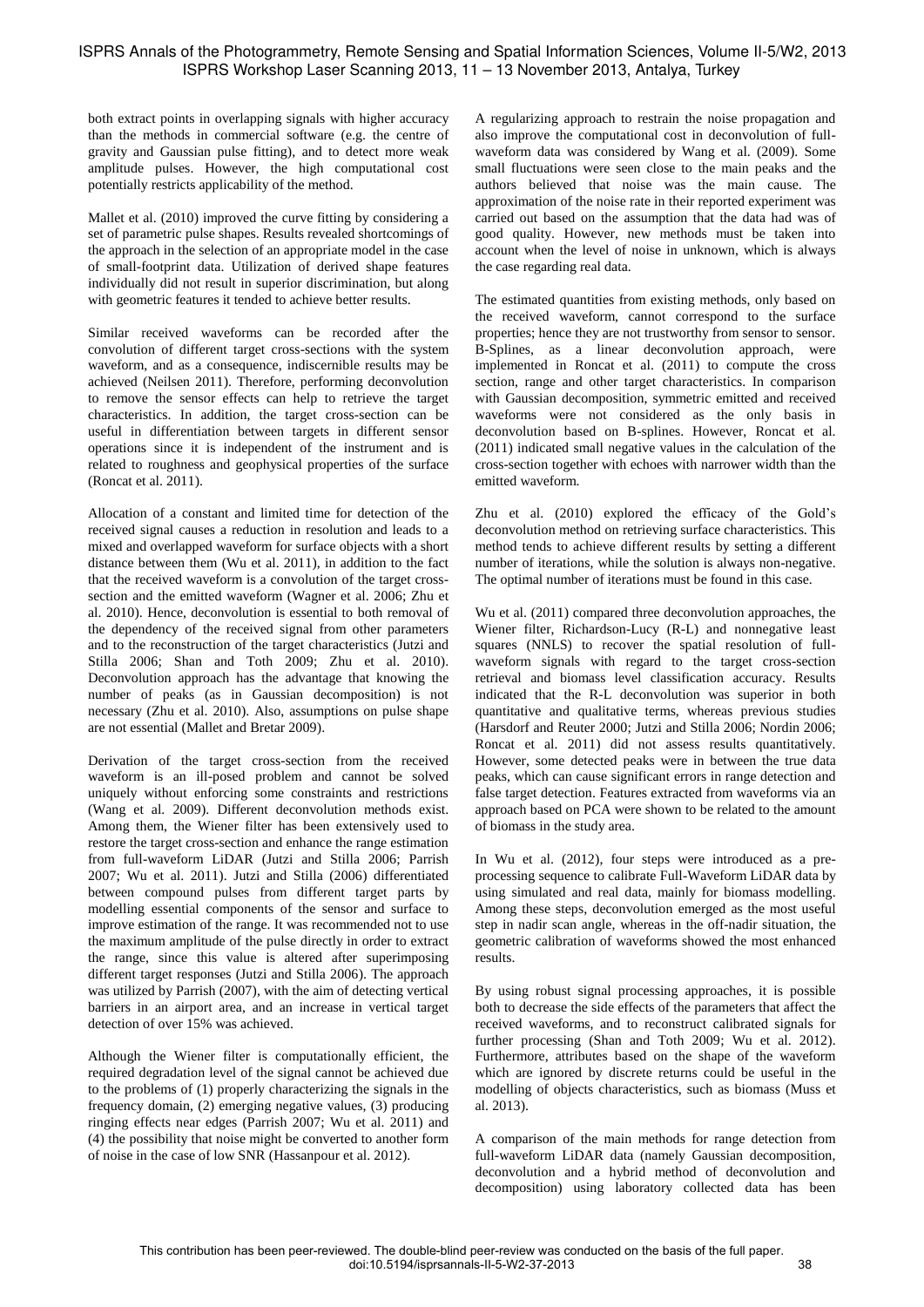reported by Parrish et al. (2011). The deconvolution and hybrid (the Wiener filter, followed by the Gaussian decomposition) approaches proved to be capable of separating close targets, while the computational cost is the smallest for Gaussian decomposition. It was thus recommended that waveform processing with a fusion of several approaches may yield the optimum possible results.

Regularization methods with the advantage of sparse solutions have been emerged as better choices to work on usual images. In this paper, we represent comparisons between the Wiener and R-L deconvolution methods on the one hand, and the sparsity based regularization approaches on the other hand, in order to optimally reconstruct the surface response (cross section). The simplified form of full-waveform signal convolution is first presented, following by 2-norm and onenorm Tikhonov-type (variational) regularizations. Experimental results of these methods applied to full-waveform LiDAR data are then presented and discussed, followed by concluding remarks.

#### **2. METHODOLOGY**

Generally, the received waveform,  $g(t)$ , can be explained with some simplifications as a convolution of the emitted signal,  $h(t)$ , and the target response (cross section),  $f(t)$ , in the form of

$$
g(t) = h(t)^{*} f(t) + n(t) = \int_{-\infty}^{\infty} f(t)h(t - \tau)dt + n(t)
$$
 (1)

where  $n(t)$  is the additive noise element. The matrix form of  $(1)$ can be expressed as

$$
g = Hf + n \tag{2}
$$

where H is a two-dimensional matrix of the emitted waveform.

The ill-posed nature of the target cross section restoration from the degraded waveform is due to a breakdown occurring in the existence, singularity or immutability of the result (Gunturk and Li 2012). Regularization methods are a well recognized way to solve this problem so as to yield a solution (Wang et al. 2009; Gunturk and Li 2012). Regularization is necessary to solve the deconvolution since by applying typical approaches, substantial fluctuations can appear as a result of minor noise and error (Bandkh et al. 1997; Morhac 2006; Wang et al. 2009; Morháč and Matoušek 2011; Neilsen 2011). Direct and iterative deconvolution solutions have been defined. Tikhonov regularization (Tikhonov and Arsenin 1977; Tikhonov et al. 1995) is the most well-known method of the direct type, where the following cost function is minimized

$$
\|g - Hf\|^2 + \lambda \|Hf\|^2 \tag{3}
$$

where  $\lambda > 0$  is a regularization parameter, and L is a regularization operator (an identity matrix or a high-pass filter)*.*

The results of applying Tikhonov regularization in cases where the assumption of a Gaussian noise distribution is not valid may not be acceptable (Pan 2010). This regularization technique may produce negative values together with oscillation near edges (Morháč and Matoušek 2011) and it does not result in preferred results in some situations (Pan 2010).

In the case of usual images, it has been shown that using the one-norm instead of the two-norm in regularization functions is more appropriate, with the potential of achieving a sparse solution (Gunturk and Li 2012). In this case, the problem can be expressed as

$$
\underset{f}{\arg\min} \{ \|g - Hf\|^2 + \lambda \|f\|_1 \} \tag{4}
$$

where  $\left\| \right. \right\|^{2}$  indicates the Euclidean norm, and

$$
\|\,.\,\|_{_{\mathrm{I}}} = \sum_{i} |\,.\,,\,| \text{ is the } \ell_{_{\mathrm{I}}} \text{ norm}
$$

Elements of  $f$  with small values are enforced to zero as a consequence of the one-norm (Figueiredo et al. 2007).

Two equivalent convex constrained forms of the unconstrained convex problem in (4) are as following:

$$
\min_{f} \|f\|_{1} \text{ subject to } \|g - Hf\|^{2} \leq \varepsilon
$$
 (5)

and

$$
\min_{f} \|g - Hf\|^2 \text{ subject to } \|f\|_1 \le \sigma \tag{6}
$$

where  $\varepsilon, \sigma > 0$  are real parameters.

Equations (5) and (6) yield basis pursuit denoising (BPDN) (Chen et al. 2001) and the least absolute shrinkage and selection operator (LASSO) (Tibshirani 1996), respectively.

### **3. EXPERIMENTAL RESULTS AND DISCUSSIONS**

Sparse solutions of the target cross section retrieval for two synthetic datasets have been obtained based on BPDN and LASSO, and these are compared with solutions from two extensively used methods, namely the Wiener filter and R-L deconvolution.

# **3.1 Datasets**

Two synthetic LiDAR pulses have been generated with different characteristics, for both the emitted pulse and the cross section. The emitted pulse and these two cross sections are depicted in Figures 1-3. As can be seen in Figure 2, the synthetic cross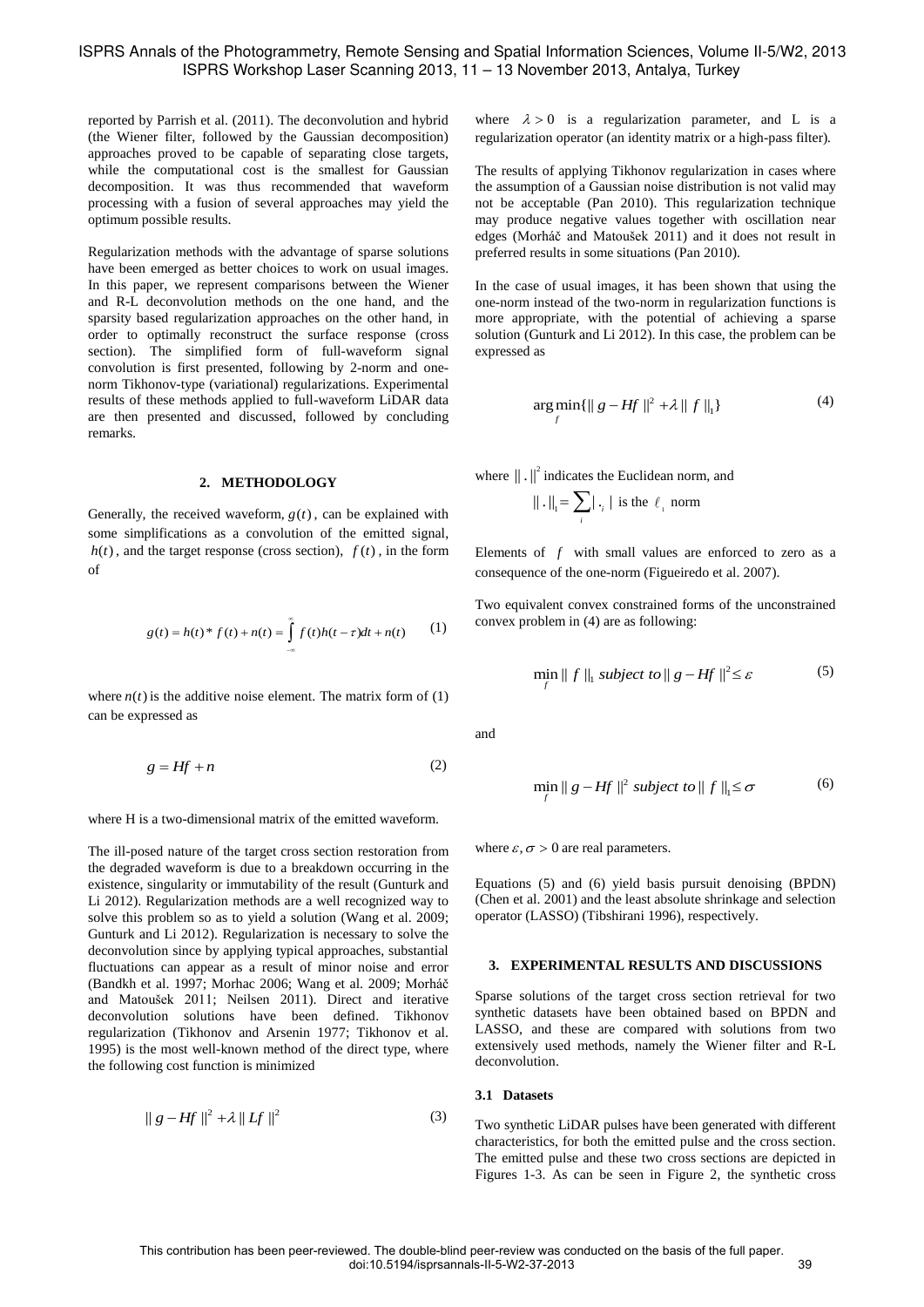# ISPRS Annals of the Photogrammetry, Remote Sensing and Spatial Information Sciences, Volume II-5/W2, 2013 ISPRS Workshop Laser Scanning 2013, 11 – 13 November 2013, Antalya, Turkey

section contains three separate segments (returns) with enough range difference between them. However, four segments of the synthetic cross section in Figure 3 are closer together, which makes the retrieval task more problematic since the convolution result of this signal with the emitted pulse contains overlapping pulses. The received waveforms, generated via (1), are obtained from convolution of the transmitted and cross section samples. Additive Gaussian noise has also been added to the synthetic received waveforms, in this case white Gaussian noise with a SNR of 2 dB. The received waveforms and the noisy versions are illustrated in Figures 4 and 5. The third pulse in Figure 5 is generated as a contribution of two last pulses from the cross section sample 2 in convolution with the transmitted pulse, while other two pulses can still be separated more easily because of the longer range between them.



Figure 3. Cross section sample 2



Figure 4. Received waveform and its noisy version (sample 1)



Figure 5. Received waveform and its noisy version (sample 2)

#### **3.2 Experimental results**

For two different datasets, the results of two sparse solutions, together with the Wiener filtering and R-L deconvolution outputs are represented in Figures 6-9. The BPDN and LASSO results with their proper parameters for dataset 1, which are depicted in Figure 6, are almost the same without any oscillations or under/ overestimation of the pulse amplitude. On the other hand, in comparison to R-L deconvolution, the Wiener filtering produces a result with more of the oscillations and fake peaks that can lead to misinterpretation in future steps. Specification of an appropriate number of iterations in R-L deconvolution can be an issue, and some false peaks might be created as a consequence of determining a wrong number of iterations.



for data sample 1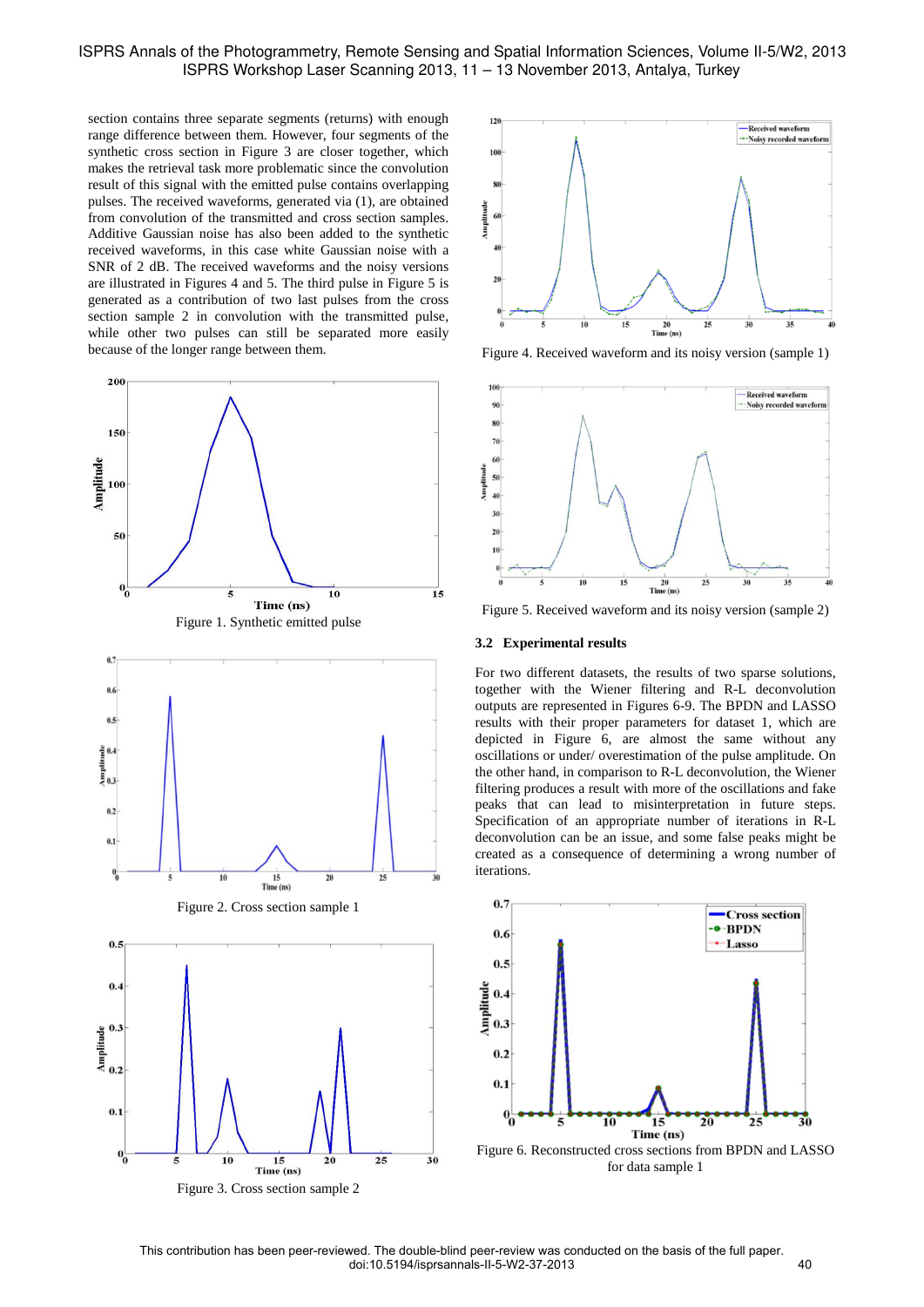

Figure 7. Reconstructed cross sections from the Wiener and RL for data sample 1

For the closer peaks of dataset 2, LASSO resulted in a slightly better result in term of the under/overestimation of the signal amplitude, while both LASSO and BPDN could successfully retrieve the cross section for a case in which the received waveform constrained overlapping peaks. The results of the Wiener and R-L methods, however, illustrate an imperfection in retrieval of the cross section, especially in the case of the Wiener filter, both in terms of oscillation and under/ overestimation of the signal amplitude.



Figure 8. Reconstructed cross sections from BPDN and LASSO for data sample 2



Figure 9. Reconstructed cross sections from the Wiener and RL for data sample 2

# **4. CONCLUDING REMARKS**

Determination of the target cross section is of considerable importance in LiDAR operations. However, retrieving this quantity requires solving an inverse problem, which in turn is ill-posed, such that any small changes of right hand side of  $Ax = b$ , or the presence of noise, can cause large perturbations in the results. Regularization, in which stabilization constraints are applied, is invariably needed in solving ill-posed inverse problems and achieving a stable result.

In the case of natural images, sparse solutions can display enhanced functionality as compared to one-norm regularization. Robustness against different kinds of noise is an advantage of one-norm over two-norm solutions. The achieved results from implementation of the sparsity constrained solutions revealed that it can outperform other commonly used methods in the field of full-waveform LiDAR deconvolution and reconstruction of the target cross sections. Fake peaks, negative amplitudes and oscillations can be largely suppressed in this way, and the challenging amplitude values that can cause misinterpretation and wrong range values are substituted by zero. The presented results from the comparisons of these approaches with the Wiener filtering and R-L deconvolution, based on two different synthetic waveforms have shown the high potential of the onenorm approach, even in the case of very close and overlapping pulses within the full-waveform LiDAR data.

# **5. REFERENCES**

- Baltsavias, E. P. (1999). "Airborne laser scanning: basic relations and formulas." ISPRS Journal of Photogrammetry and Remote Sensing **54**(1999), pp. 199-214.
- Bandkh, P., M. Morhz and T. Kristiak (1997). "Study of the Van Cittert and Gold iterative methods of deconvolution and their application in the deconvolution of experimental spectra of positron annihilation." Nuclear Instruments and Methods in Physics Research **384**(96), pp. 506-515.
- Chauve, A., C. Mallet, F. Bretar, S. Durrieu, M. P. Deseilligny and W. Puech (2007). Processing full-waveform lidar data: modelling raw signals. ISPRS Workshop on Laser Scanning 2007 and SilviLaser 2007. Espoo, Finland, pp. 102-107.
- Chauve, A., C. Vega, S. Durrieu, F. Bretar, T. Allouis, M. P. Deseilligny and W. Puech (2009). "Advanced fullwaveform lidar data echo detection : Assessing quality of derived terrain and tree height models in an alpine coniferous forest." International Journal of Remote Sensing **30**(19), pp. 5211-5228.
- Chen, S. S., D. L. Donoho and M. A. Saunders (2001). "Atomic Decomposition by Basis Pursuit." SIAM Review **43**(1), pp. 129-159.
- Figueiredo, M. A. T., R. D. Nowak and S. J. Wright (2007). "Gradient Projection for Sparse Reconstruction: Application to Compressed Sensing and Other Inverse Problems." IEEE JOURNAL OF SELECTED TOPICS IN SIGNAL PROCESSING **1**(4), pp. 586- 597.
- Gunturk, B. K. and X. Li (2012). Image Restoration: Fundamentals and Advances, CRC Press.